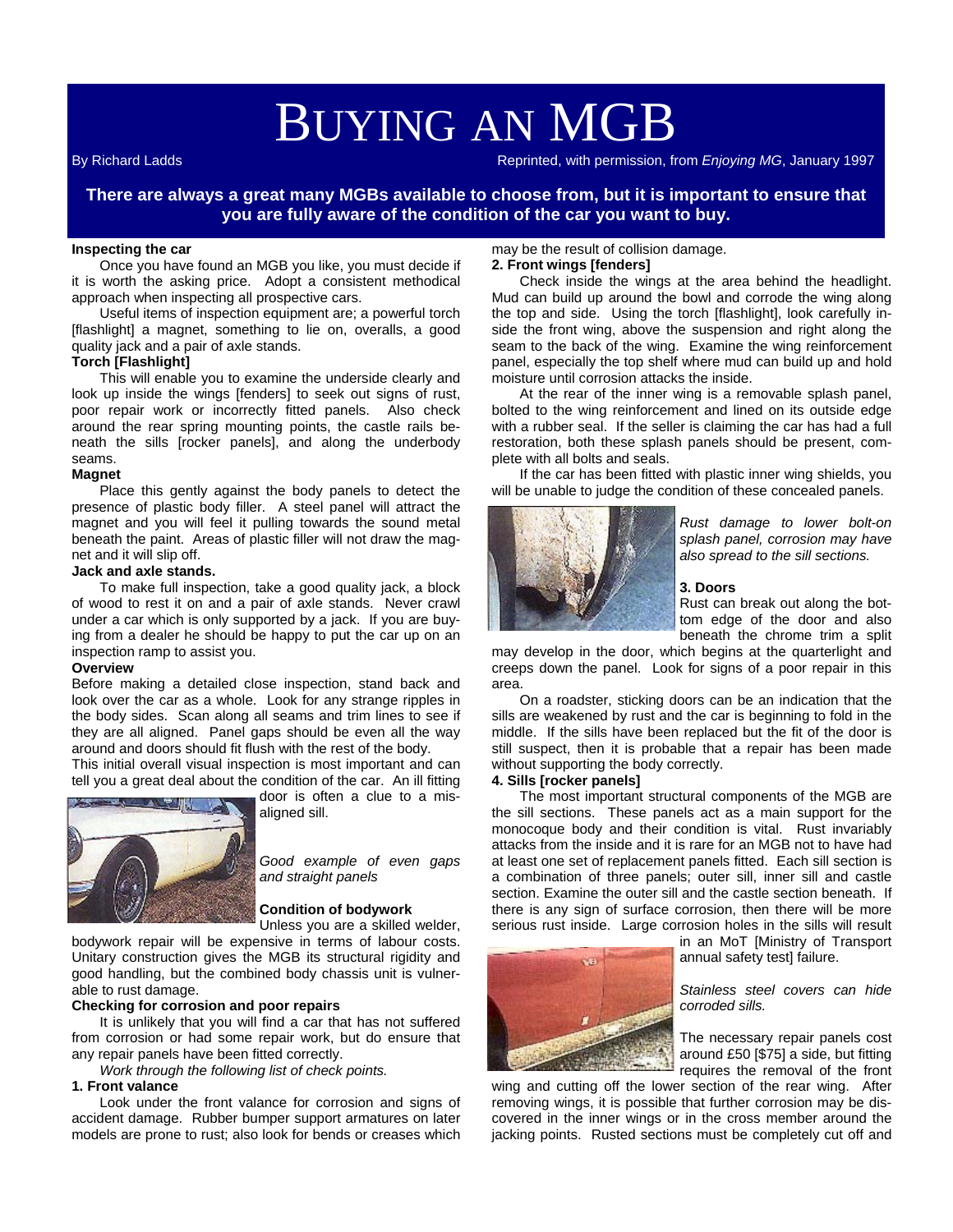ground back cleanly. While the sills are being replaced, the body must be supported to prevent distortion. Repair panels require very careful and accurate re-assembly to ensure that all gaps line up and that the body is not distorted.

#### **5. Bonnet [Hood]**

Bonnets are often poorly aligned, check for even panel gaps and signs of repair. As the panel is double skinned, dents can be difficult to repair.

#### **6. Rear wing**

The seam at the top of the rear wings is prone to rust; look for evidence of repair. Run your fingers around the inside lip of the rear wing, feel for any lumps of filler or repair patches. If lower wing repair panels have been fitted check that they are secure and smoothly joined.

#### **7. Rear valance**

These can rot if not washed regularly and mud has been allowed to build up.

Look at the fuel tank, which is prone to rust at the top, and will then leak when full. Stains on the sides of the tank and a strong smell of petrol indicate corrosion around the top of the tank.

#### **8. Floor pan**

Lift carpets and check the floor pan, particularly the driver's side and behind the seats. Look for damp and signs of rust. Damp may be caused by a leaking soft top but GTs are not immune to water leaks.

#### **9. Interior**

If the seller is asking top price then originality is important and all fittings and trim should be appropriate for the year. A worn or shabby interior can be retrimmed, but the cost of replacing all carpets and trim can be quite high.

The colour of the paintwork and specification of the engine should also be correct for the year. Certain good quality trim changes, such as leather upholstery and walnut dashboards, may be considered desirable by prospective buyers.

#### **10. Engine bay inspection**

Open the bonnet and inspect the engine bay, there are a number of things you can check visually.

A clean engine suggests careful ownership. Oil leaks will show up more clearly on a clean engine. If the engine is dirty look for any traces of fresh oil tracking across the surface.

Pull out the dipstick and look at the oil, see if it has been kept at the correct level. If the car has been recently serviced, the oil will be clean and clear.

Remove the oil filler cap and look at the inside for oil sludge deposits, a lot of sludge indicates that the car has been mostly used for short trips. A creamy mayonnaise effect in the oil indicates water contamination and that the engine has head gasket problems.

Remove the tops of the carburettor dashpots; see if they are correctly filled with oil.

Examine all rubber hoses and look for leaks, antifreeze leaves tell-tale stains on the block, check around the hose joints and the heater tap.

Check that the coolant in the radiator is topped up to the correct level.

Look around for new components or any signs of recent work, such as paint flaked off by recent spanner [wrench] contact, ask the seller to explain what has been done.

#### **Start the engine**

Listen carefully to the sound of the engine. Clatter from the tappets at the top of the engine is not unusual, but they should not be too noisy. Rumbling noises, knocking and clonkings are all potential causes for concern.

# **Oil pressure**

As the engine warms up the reading on the oil pressure gauge should read 10-25 lbs/sq" idling and 60 lbs/sq" when running.

#### **Water temperature**

Should read N for normal, once the engine has warmed up and may rise slightly above this when stuck in congested traffic. A reading of H for hot indicates cooling problems such as low coolant, loose fan belt, faulty thermostat, faulty temperature sender (later cars) or faulty electric cooling fans (later cars).

#### **Shock Absorbers**

To check the performance of the shock absorbers, push down firmly at each corner of the car. The car should spring back up to its correct ride height and stop, if it continues to bounce, then the shock absorbers need replacing.

#### **Road testing**

Make sure that you have appropriate and adequate insurance cover before driving any vehicle.

There is no need to thrash an engine to determine its condition, drive gently but listen out for suspect noises. Gear changes should be precise and easy to select without crunches, although early models had no synchromesh on first gear. Difficulty in selecting gear could be caused by worn synchromesh or problems with the clutch or its hydraulic operating system.

Steering should be sharp and precise although heavy at parking speed; it should lighten up when on the move. Vibration through the steering could indicate wheels out of balance or wear in the front suspension.

At 30 mph listen for axle whine, change to 3rd gear and apply power and then lift off the throttle. Listen for any clonks from the transmission, prop [drive] shaft splines or universal joints.

Drive at 50 mph, lift off for about 50 yards and then accelerate again, look for excessive smoke from the exhaust.

Smoking can be an indication of worn valve guides or even more serious engine wear.

If the car is fitted with overdrive take the opportunity to try it out. The overdrive is operated by a switch on the right hand side of the dash on early models; by a combination wipers/ washers/overdrive stalk on the steering column on early rubber bumper cars and a switch on file top of file gear lever for the last of the series. Overdrive should engage and disengage promptly and smoothly.

Wind noise from the hood [top], or even around the windows on the GT is not unusual but could indicate missing hood clips, worn door seals or a badly fitting sunroof.

Some owners will not be prepared to let you drive their car but they ought to take you for a short test run. In this situation you can still get a good impression from the passenger seat and you can ask the seller to perform some of the above manoeuvres while you listen and observe.

#### **Restoration**

If you want to restore an MGB yourself there are many worthwhile projects available and the spares situation is excellent. Before you buy a car for restoration make a realistic list of the cost of any specialist work, such as welding and spraying that you may need to commission. Only take on a restoration project if you really enjoy the type of work involved and you want to keep the car to drive yourself. It is very unlikely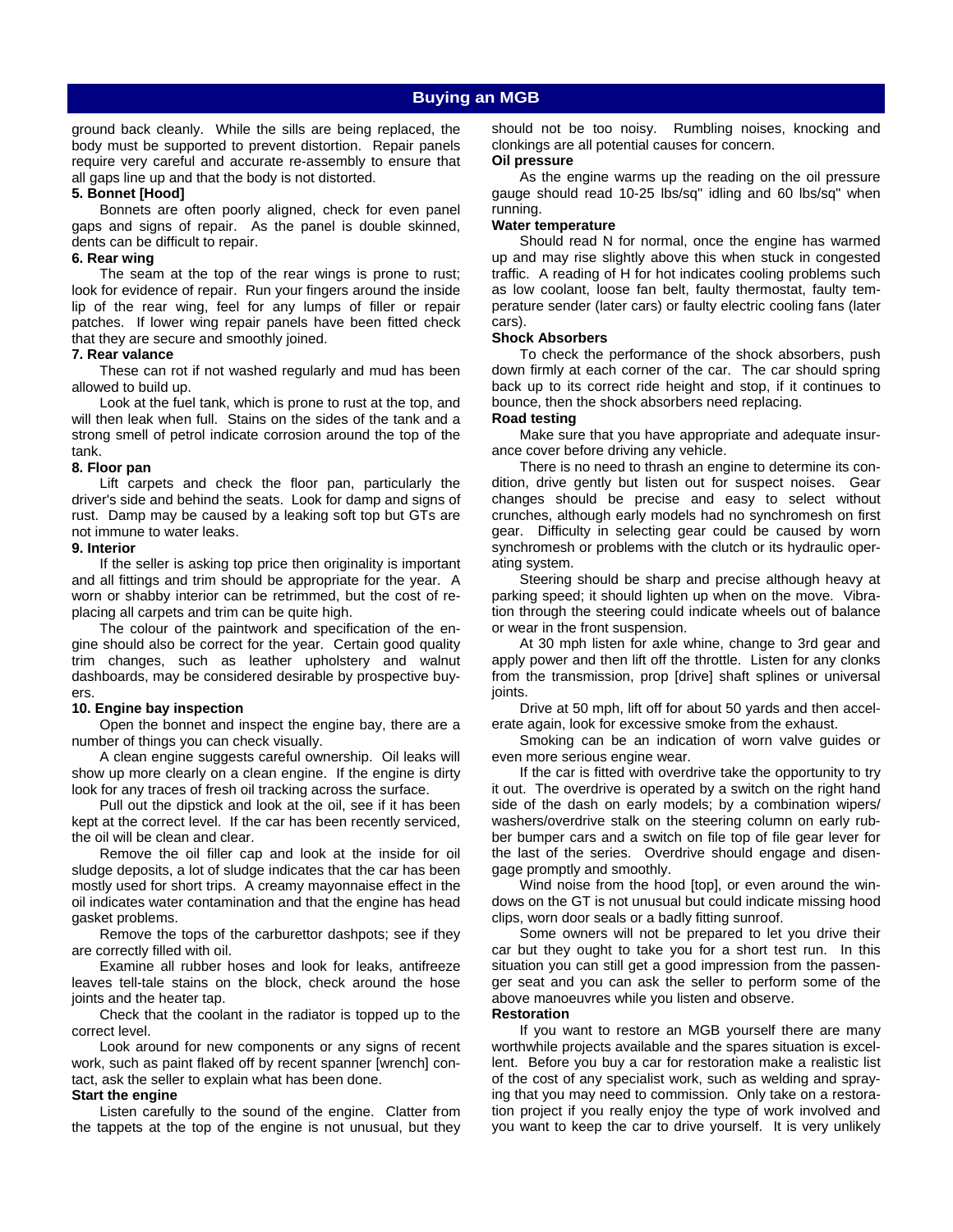# **Buying an MGB**

that you will be able to buy a car, restore it properly and then sell it on at a profit. If you do undertake a restoration yourself always keep all paperwork and make a photographic record.

#### **Conclusion**

When viewing any MGB it is necessary to keep a sense of proportion. It is unlikely that you will find one in perfect condition; bear this in mind when looking around. What is important is that you are aware of any significant faults and how much it will cost to rectify them, then you can negotiate a realistic price that takes these factors into consideration.

The best buy would be a structurally sound car with some evidence of good care, such as receipts for parts and work done, along with copies of past MoTs to support the mileage claimed.

A good original or a well restored MGB will give you great satisfaction, pride in ownership and reward you with many years of driving pleasure.

#### *Richard Ladds*

Richard Ladds has written a series of buying-tips articles for *Enjoying MG*. As space permits, over the next few months we will reproduce his "Buying" articles for MGA, post 1958 Midget and for the TF.

*————————————————————–*